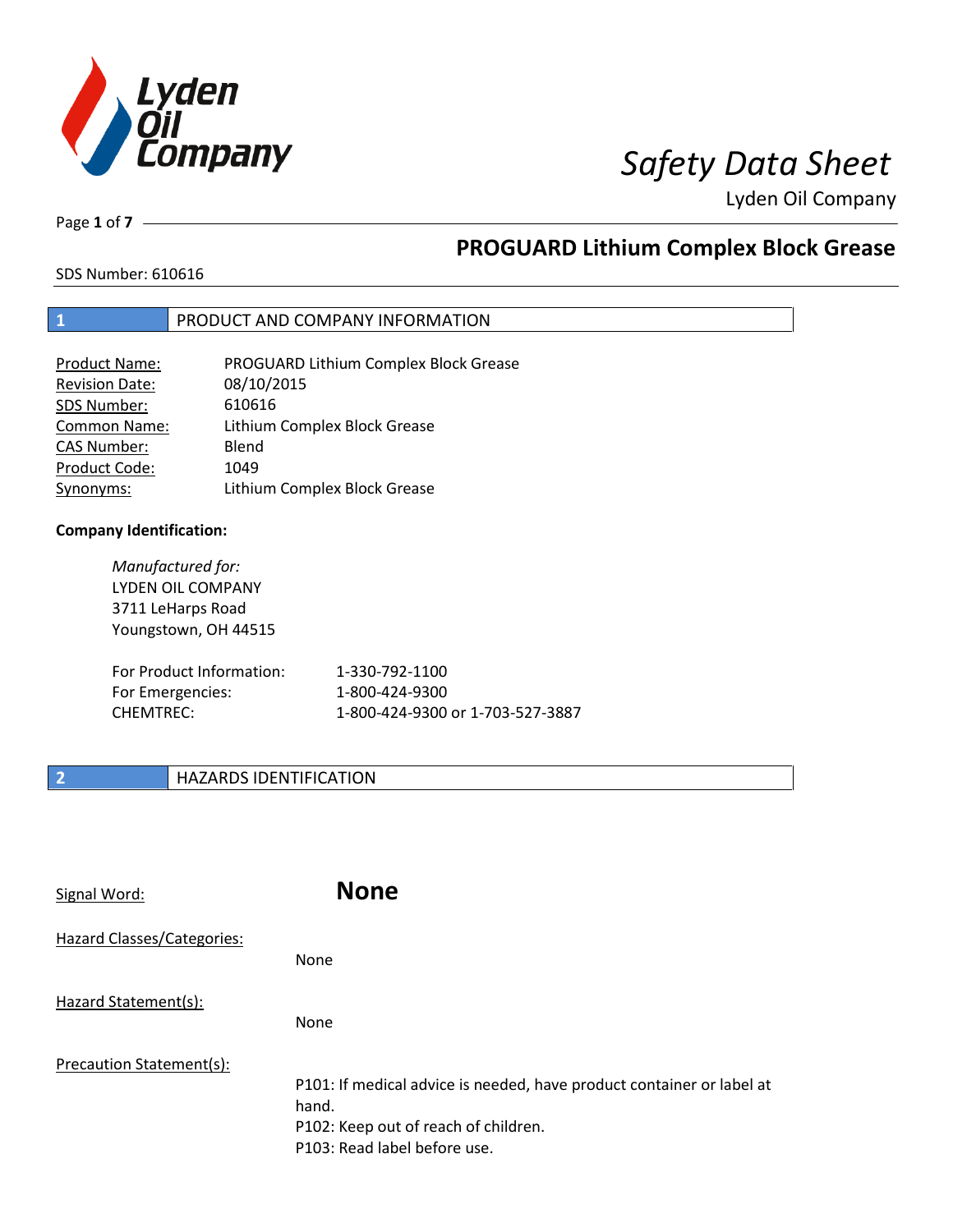

Lyden Oil Company

Page **2** of **7**

**PROGUARD Lithium Complex Block Grease**

SDS Number: 610616

Other Hazard Statement(s):

-NFPA Ratings:  $Health = 0$  $Fire = 1$ Reactivity  $= 0$ 

# **3** COMPOSITION / INFORMATION ON INGREDIENTS

Ingredients:

*Mixture of the substances listed below with nonhazardous additions.*

| <b>Chemical Name</b>                                   | <b>CAS Number</b> | Percentage |
|--------------------------------------------------------|-------------------|------------|
| Residual oils (petroleum), solvent-refined             | 64742-01-4        | 50-100     |
| Distillates (petroleum), hydrotreated heavy naphthenic | 64742-52-5        | $10 - 25$  |

*\*Any concentration shown as a range is to protect confidentiality or is due to batch variation.*

| $\overline{4}$<br><b>FIRST AID MEASURES</b> |                                                                                                       |
|---------------------------------------------|-------------------------------------------------------------------------------------------------------|
|                                             | <b>Description of First Aid Measures:</b>                                                             |
| Inhalation:                                 | No treatment necessary under normal conditions of use. If<br>symptoms persist, obtain medical advice. |
| Skin Contact:                               | Generally the product does not irritate the skin.                                                     |

Eye Contact:

Ingestion:

Rinse opened eye for several minutes under running water. If symptoms persist, consult medical attention.

Rinse mouth with water. If symptoms develop, obtain medical attention.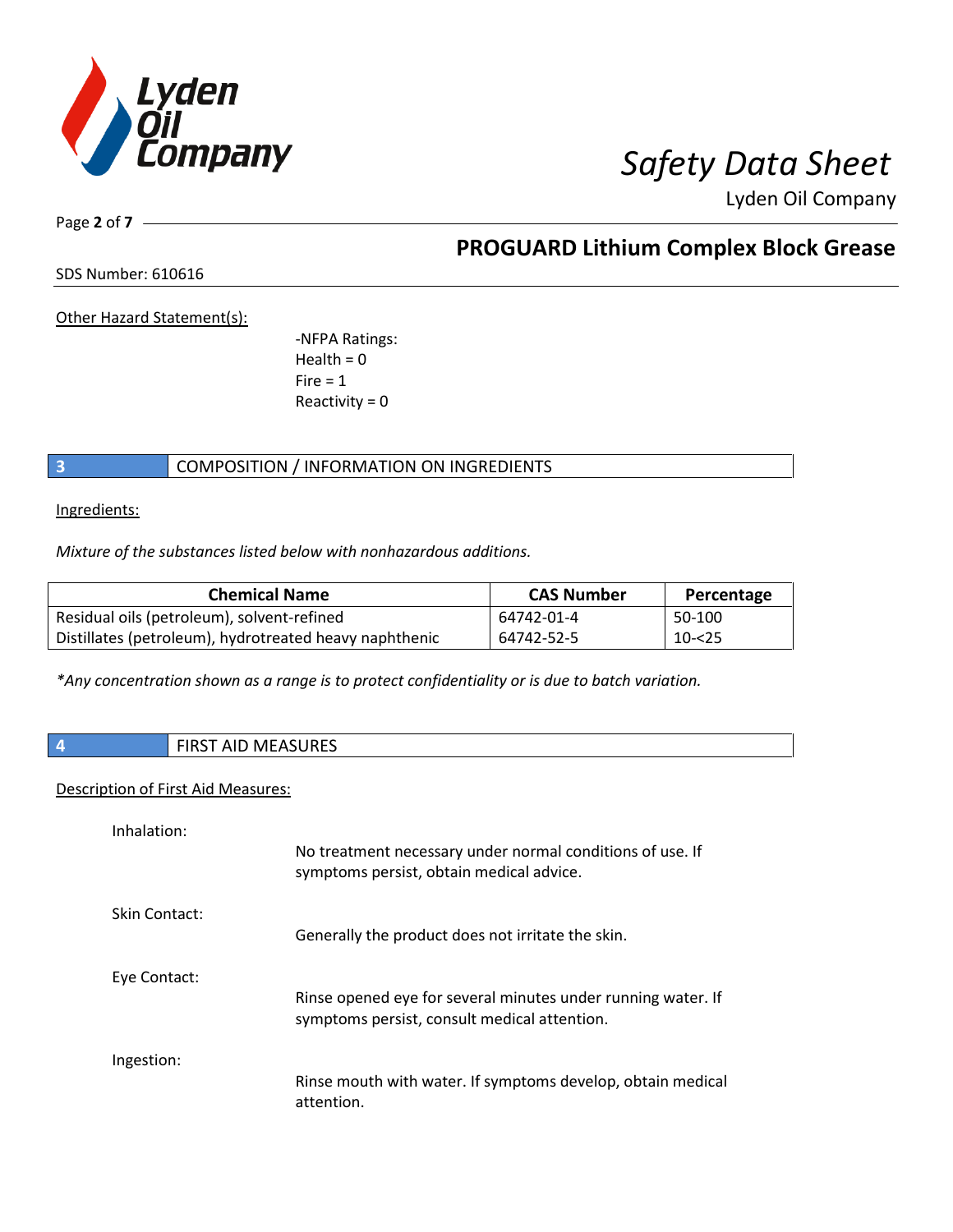

Page **3** of **7**

Lyden Oil Company

**PROGUARD Lithium Complex Block Grease** SDS Number: 610616 Symptoms and Effects, both acute and delayed: No further relevent data available. Recommended Actions: Treat symptomatically. Call a doctor or poison control center for guidance. **5** FIRE FIGHTING MEASURES Recommended Fire-Extinguishing Equipment: Use fire-fighting measures and equipment suitable for the environment. Possible Hazards During a Fire: Hazardous combustion products may include: A complex mixture of airborne solid and liquid particulates and gases (smoke). Carbon monoxide. Unidentified organic and inorganic compounds. Recommendations to Firefighters: No special measures required. **6** ACCIDENTAL RELEASE MEASURES Personal Precautions: Avoid contact with skin and eyes. Emergency Procedures: Contain spilled material, collect in suitable and properly labeled containers. Environmental Precautions: Do not allow to reach sewage system or any water course. Do not allow to enter ground waters.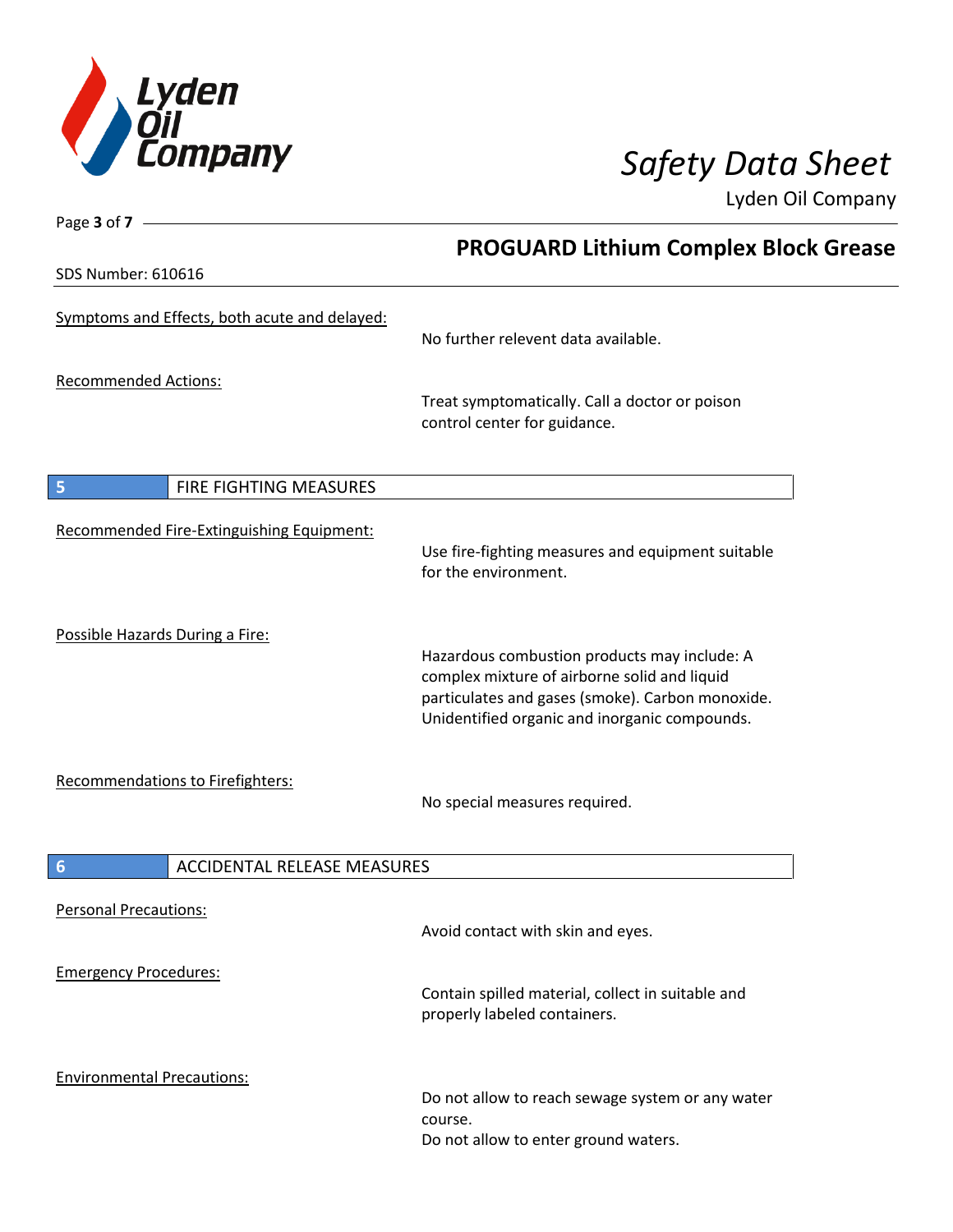

**PROGUARD Lithium Complex Block Grease**

Lyden Oil Company

SDS Number: 610616

Page **4** of **7**

Cleanup Procedures:

Pick-up mechanically.

**7** HANDLING AND STORAGE Handling Precautions: No special precautions needed if used correctly. Storage Requirements: Keep container tightly sealed. **8** EXPOSURE CONTROLS / PERSONAL PROTECTION Exposure Limits: -64742-01-4 Residual oils (petroleum), solvent-refined (50-100%): OSHA PEL - Long-term value: 5mg/m<sup>3</sup> -64742-52-5 Distillates (petroleum), hydrotreated heavy naphthenic (10-<25%): ACGIH TLV – Short-term value:  $10\,\text{mg/m}^3$ Long-term value: 5mg/m<sup>3</sup> OSHA PEL – Long-term value: 5mg/m<sup>3</sup> Engineering Controls: All ventilation should be designed in accordance with OSHA standard (29 CFR 1910.94). Personal Protective Equipment: Wash hands before breaks and at the end of work. Use gloves. **9** PHYSICAL AND CHEMICAL PROPERTIES

Color: Amber Physical State: Solid Odor: Petroleum-like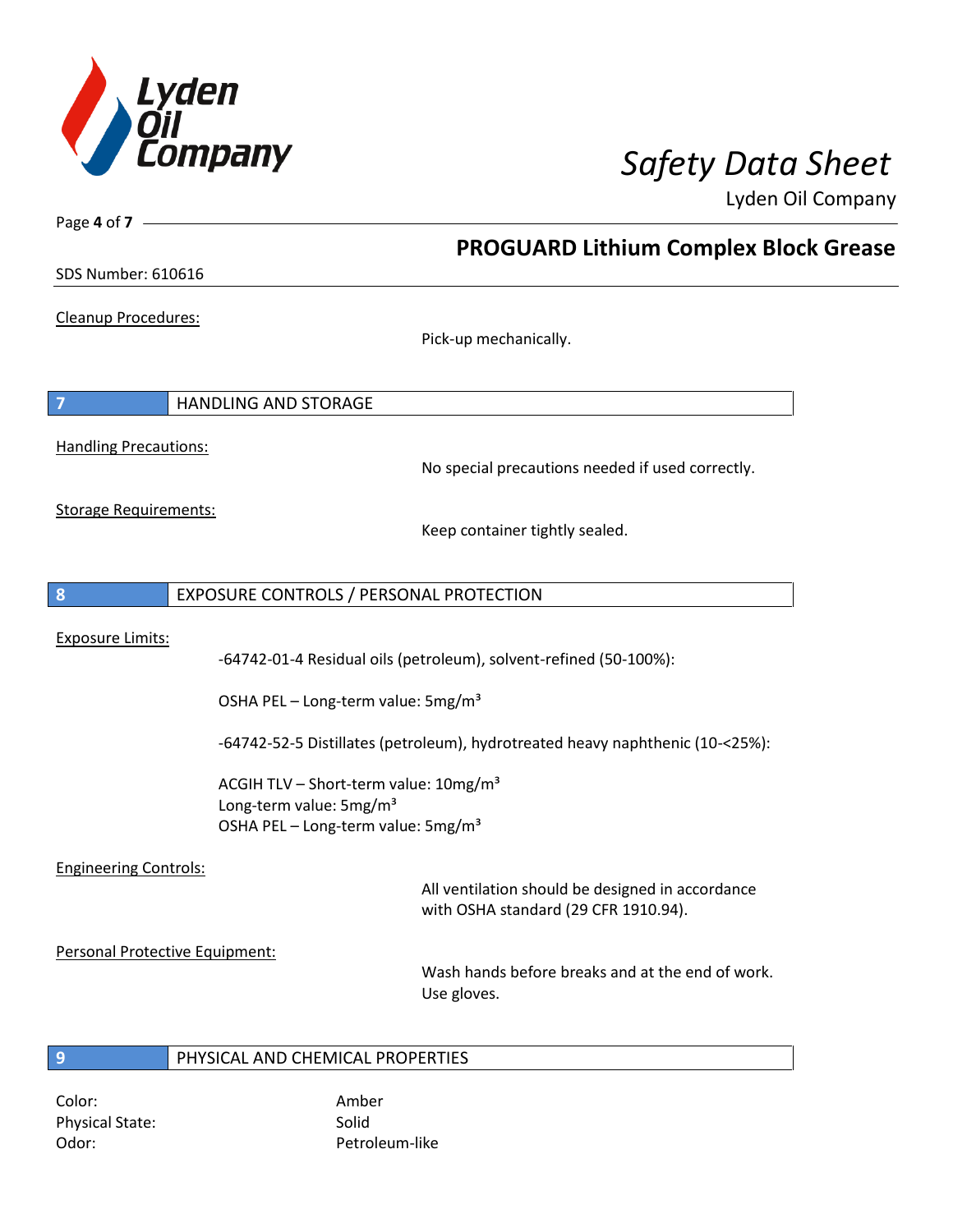

**PROGUARD Lithium Complex Block Grease**

Lyden Oil Company

### SDS Number: 610616

Page **5** of **7**

| Odor Threshold:                   | Data not available              |
|-----------------------------------|---------------------------------|
| pH:                               | Data not available              |
| <b>Melting Point:</b>             | Data not available              |
| <b>Boiling Point:</b>             | 338° C / 640° F                 |
| <b>Boiling Range:</b>             | Data not available              |
| Flash Point:                      | 266° C / 511° F                 |
| <b>Evaporation Rate:</b>          | Data not available              |
| Flammability:                     | Data not available              |
| <b>Flammability Limits:</b>       | Data not available              |
| Vapor Pressure:                   | Data not available              |
| Vapor Density:                    | Data not available              |
| <b>Relative Density:</b>          | 7.700 pounds per gallon at 68°F |
| Solubilities:                     | Insoluble in water              |
| <b>Partition Coefficient:</b>     | Data not available              |
| <b>Auto-Ignition Temperature:</b> | Data not available              |
| Decomposition Temperature:        | Data not available              |
| Viscosity:                        | Data not available              |

# **10** STABILITY AND REACTIVITY

| Stability:                     | Stable under normal conditions.                               |
|--------------------------------|---------------------------------------------------------------|
| Reactivity:                    | Not reactive under normal conditions.                         |
| <b>Conditions to Avoid:</b>    | No further relevant information available.                    |
| Hazardous Reactions:           | No known hazardous reactions.                                 |
| <b>Incompatible Materials:</b> | No further relevant information available.                    |
| <b>Decomposition Products:</b> | Hazardous decomposition products are not<br>expected to form. |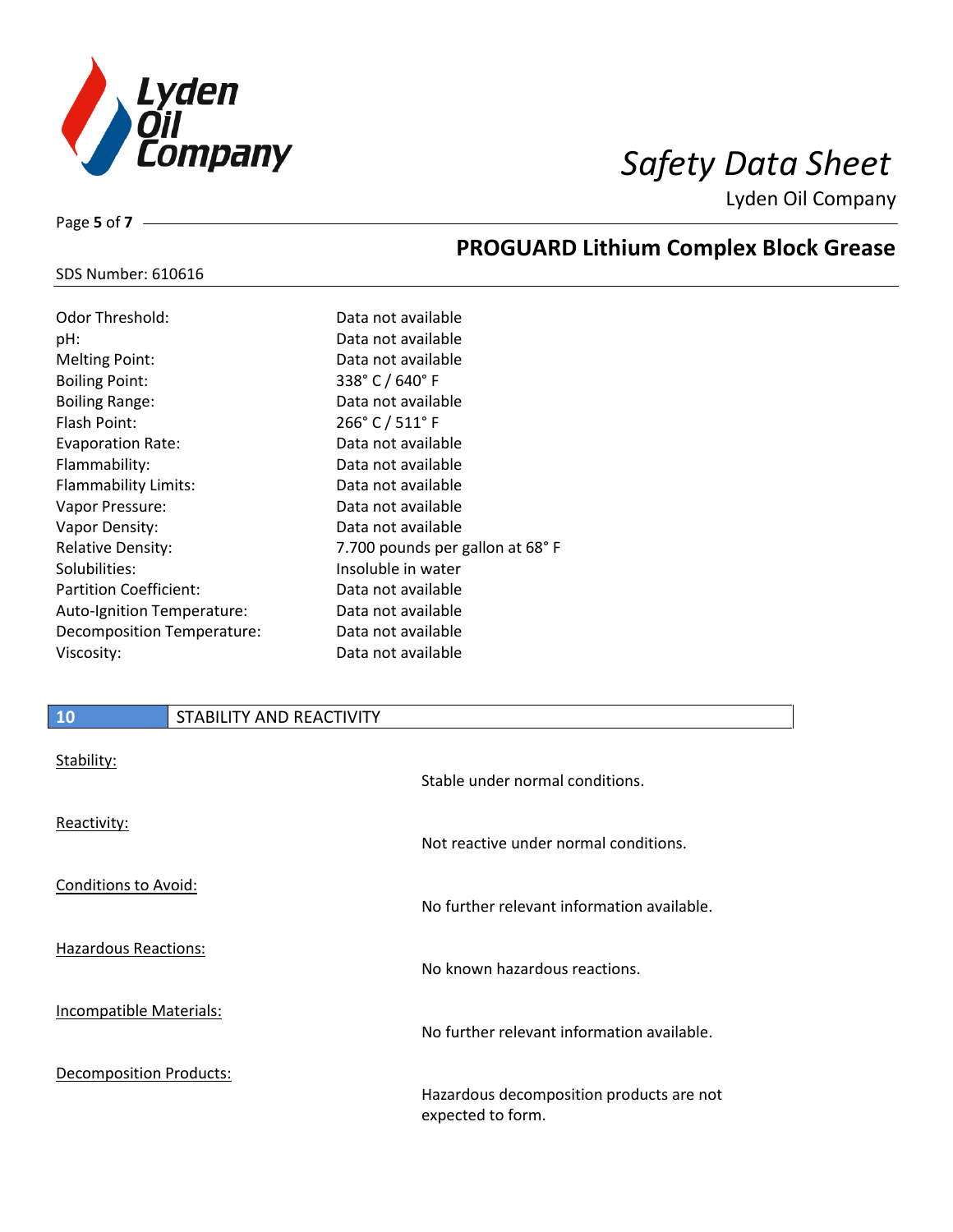

**PROGUARD Lithium Complex Block Grease**

Lyden Oil Company

SDS Number: 610616

Page **6** of **7**

| <b>TOXICOLOGICAL INFORMATION</b><br>11 |                                                                                                                           |
|----------------------------------------|---------------------------------------------------------------------------------------------------------------------------|
| Routes of Exposure:                    |                                                                                                                           |
|                                        | Skin and eye contact are the primary routes of<br>exposure although exposure may occur following<br>accidental ingestion. |
| <b>Exposure Effects:</b>               | No known irritating or sensitizing effects.                                                                               |
| <b>Measures of Toxicity:</b>           | <b>Acute Toxicity Estimates:</b>                                                                                          |
|                                        | Oral LD50: 3577 mg/kg (rat)                                                                                               |
| Carcinogenic/Mutagenic Precautions:    | Non-carcinogenic and not expected to be<br>mutagentic.                                                                    |
| <b>ECOLOGICAL INFORMATION</b><br>12    |                                                                                                                           |
| <b>Ecological Precautions:</b>         | Avoid exposing to the environment.                                                                                        |
| <b>Ecological Effects:</b>             | Water hazard class 1 (self-assessment): Slightly hazardous to water.                                                      |
| <b>DISPOSAL CONSIDERATIONS</b><br>13   |                                                                                                                           |
|                                        |                                                                                                                           |
| Disposal Methods:                      | Dispose of waste material in accordance with all<br>local, state, and federal requirements.                               |
| <b>Disposal Containers:</b>            |                                                                                                                           |
|                                        | Use properly approved container for disposal.                                                                             |